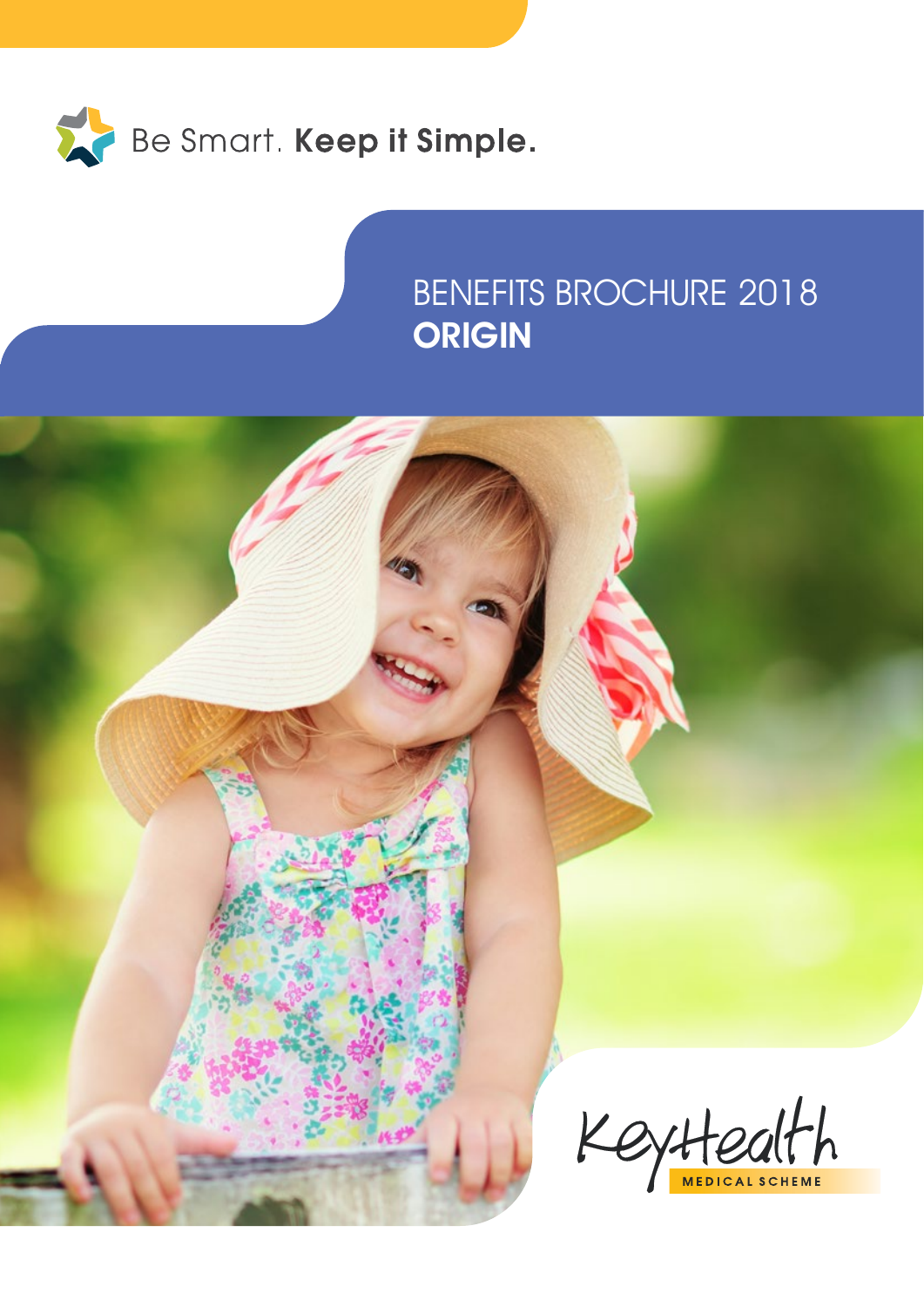# ORIGIN OPTION

|                      | <b>MAJOR MEDICAL BENEFITS</b>                                                                                                                                                                                                                                                                                                   | $MST(\leq)$  | <b>BENEFIT</b>   | <b>EXPLANATORY NOTES / BENEFIT SUMMARY</b>                                                                                                                                                                    |
|----------------------|---------------------------------------------------------------------------------------------------------------------------------------------------------------------------------------------------------------------------------------------------------------------------------------------------------------------------------|--------------|------------------|---------------------------------------------------------------------------------------------------------------------------------------------------------------------------------------------------------------|
| H                    | <b>HOSPITALISATION</b>                                                                                                                                                                                                                                                                                                          |              |                  | Pre-authorisation compulsory.                                                                                                                                                                                 |
|                      | Varicose vein surgery, facet joint injections,<br>hysterectomy, rhizotomy, reflux surgery, back<br>and neck surgery (incl. spinal fusion),<br>joint replacement.                                                                                                                                                                |              |                  | PMB entitlement only.                                                                                                                                                                                         |
|                      | Private hospitals                                                                                                                                                                                                                                                                                                               |              |                  | Unlimited, up to 100% of Agreed Tariff, subject to use of DSP hospital<br>(Netcare or Life Healthcare). (30% co-payment at non-DSP hospital.)                                                                 |
|                      | State hospitals                                                                                                                                                                                                                                                                                                                 |              |                  | Unlimited, up to 100% of Agreed Tariff.                                                                                                                                                                       |
|                      | Specialist and anaesthetist services                                                                                                                                                                                                                                                                                            | 100%         |                  | Unlimited, subject to use of DSP provider.                                                                                                                                                                    |
|                      | Medicine on discharge                                                                                                                                                                                                                                                                                                           | 100%<br>100% | R475             | Per admission.<br>Private ward for 3 days for natural birth.                                                                                                                                                  |
|                      | Maternity<br><b>MAJOR MEDICAL OCCURRENCES</b>                                                                                                                                                                                                                                                                                   |              |                  |                                                                                                                                                                                                               |
|                      | <b>SUB-ACUTE FACILITIES &amp; WOUND CARE</b>                                                                                                                                                                                                                                                                                    |              |                  |                                                                                                                                                                                                               |
| $\otimes$            | Hospice, private nursing, rehabilitation,<br>step-down facilities and wound care.                                                                                                                                                                                                                                               | 100%         |                  | Pre-authorisation compulsory and subject to Case Management and<br>Scheme Protocols. PMB entitlement only.                                                                                                    |
| <b>A</b>             | TRANSPLANTS (Solid organs, tissue and corneas)<br>Hospitalisation, harvesting and drugs for<br>immuno-suppressive therapy.                                                                                                                                                                                                      | 100%         |                  | Pre-authorisation compulsory and subject to Case Management.<br>PMB entitlement in DSP hospitals only.                                                                                                        |
| $\frac{1}{\sqrt{2}}$ | <b>DIALYSIS</b>                                                                                                                                                                                                                                                                                                                 | 100%         |                  | Pre-authorisation compulsory and subject to Case Management and<br>Scheme Protocols. PMB entitlement only.                                                                                                    |
| $\frac{1}{2}$        | <b>ONCOLOGY</b>                                                                                                                                                                                                                                                                                                                 | 100%         | R139 500         | Pfpa. Pre-authorisation compulsory and subject to Case Management<br>and Scheme Protocols.                                                                                                                    |
| 屋                    | <b>RADIOLOGY</b>                                                                                                                                                                                                                                                                                                                | 100%         |                  | Pre-authorisation compulsory for specialised radiology, including MRI and CT<br>scans. Hospitalisation not covered if radiology is for investigative purposes only.<br>(Dav-to-day benefits will then apply.) |
|                      | MRI and CT scans                                                                                                                                                                                                                                                                                                                |              | R14 700          | Pfpa. R1 480 co-payment per scan (in- or out-of-hospital), excluding<br>confirmed PMBs.                                                                                                                       |
|                      | X-rays                                                                                                                                                                                                                                                                                                                          |              |                  | Unlimited.                                                                                                                                                                                                    |
|                      | PET scans                                                                                                                                                                                                                                                                                                                       |              |                  | No benefit.                                                                                                                                                                                                   |
| $\bullet$            | <b>PATHOLOGY</b>                                                                                                                                                                                                                                                                                                                | 100%         |                  | Unlimited.                                                                                                                                                                                                    |
|                      | <b>OUT-OF-HOSPITAL BENEFITS</b>                                                                                                                                                                                                                                                                                                 | $MST(\leq)$  | <b>BENEFIT</b>   | <b>EXPLANATORY NOTES / BENEFIT SUMMARY</b>                                                                                                                                                                    |
|                      | <b>DAY-TO-DAY BENEFITS</b>                                                                                                                                                                                                                                                                                                      |              |                  |                                                                                                                                                                                                               |
|                      | <b>ROUTINE MEDICAL EXPENSES</b><br>General practitioner and specialist consultations,<br>radiology (incl. Nucleur Medicine Study and<br>bone density scans). Prescribed and over-the-<br>counter medicine. Optical and auxiliary services,<br>e.g. physiotherapy, occupational therapy,<br>contraceptive pills and biokinetics. | 100%         |                  | Principal member: R2 325 p.a.<br>Adult dependant: R1 358 p.a.<br>Child depedant: R710 p.a.                                                                                                                    |
|                      | (This is a family benefit which means that one<br>member of the family can use the total benefit<br>allocation.)                                                                                                                                                                                                                |              |                  |                                                                                                                                                                                                               |
|                      | Over-the-counter medicine                                                                                                                                                                                                                                                                                                       | 100%         |                  | Pfpa sublimit. Subject to day-to-day benefit.                                                                                                                                                                 |
|                      | Over-the-counter reading glasses                                                                                                                                                                                                                                                                                                |              | R <sub>100</sub> |                                                                                                                                                                                                               |
|                      |                                                                                                                                                                                                                                                                                                                                 |              |                  | Pbpa. 1 pair per year. Subject to day-to-day benefit.                                                                                                                                                         |
| VO                   | <b>PATHOLOGY</b>                                                                                                                                                                                                                                                                                                                | 100%         |                  | Subject to day-to-day benefit.                                                                                                                                                                                |
|                      | <b>OPTICAL SERVICES</b>                                                                                                                                                                                                                                                                                                         | 100%         |                  | Subject to day-to-day benefit.                                                                                                                                                                                |
|                      | Frames                                                                                                                                                                                                                                                                                                                          |              |                  | Subject to day-to-day benefit.                                                                                                                                                                                |
|                      | Lenses                                                                                                                                                                                                                                                                                                                          |              |                  | Subject to day-to-day benefit.                                                                                                                                                                                |
|                      | Eye test                                                                                                                                                                                                                                                                                                                        |              |                  | Subject to day-to-day benefit.                                                                                                                                                                                |
|                      | Contact lenses                                                                                                                                                                                                                                                                                                                  |              |                  | Subject to day-to-day benefit.                                                                                                                                                                                |
|                      | Refractive surgery                                                                                                                                                                                                                                                                                                              |              |                  | No benefit.                                                                                                                                                                                                   |
| W                    | <b>DENTISTRY</b>                                                                                                                                                                                                                                                                                                                |              |                  |                                                                                                                                                                                                               |
|                      | <b>CONSERVATIVE DENTISTRY</b>                                                                                                                                                                                                                                                                                                   |              |                  | Subject to day-to-day benefit. Scheme Rules and protocols apply.                                                                                                                                              |
|                      | Consultations                                                                                                                                                                                                                                                                                                                   | 100%         |                  | 1 check-up pbpa. 3 specific (emergency) consultations pbpa.                                                                                                                                                   |
|                      | X-rays: Intra-oral                                                                                                                                                                                                                                                                                                              | 100%         |                  | 4 peri-apical radiographs pbpa.                                                                                                                                                                               |
|                      | X-rays: Extra-oral                                                                                                                                                                                                                                                                                                              | 100%         |                  | $1$ pbp $3a$ .                                                                                                                                                                                                |
|                      | Oral hygiene                                                                                                                                                                                                                                                                                                                    | 100%         |                  | 1 scale and polish treatment pbpa.                                                                                                                                                                            |
|                      | Fillings                                                                                                                                                                                                                                                                                                                        | 100%         |                  | A treatment plan and X-rays may be required for multiple fillings.<br>Re-treatment of a tooth subject to clinical protocols.                                                                                  |
|                      | Tooth extractions                                                                                                                                                                                                                                                                                                               | 100%<br>100% |                  | Subject to day-to-day benefit.                                                                                                                                                                                |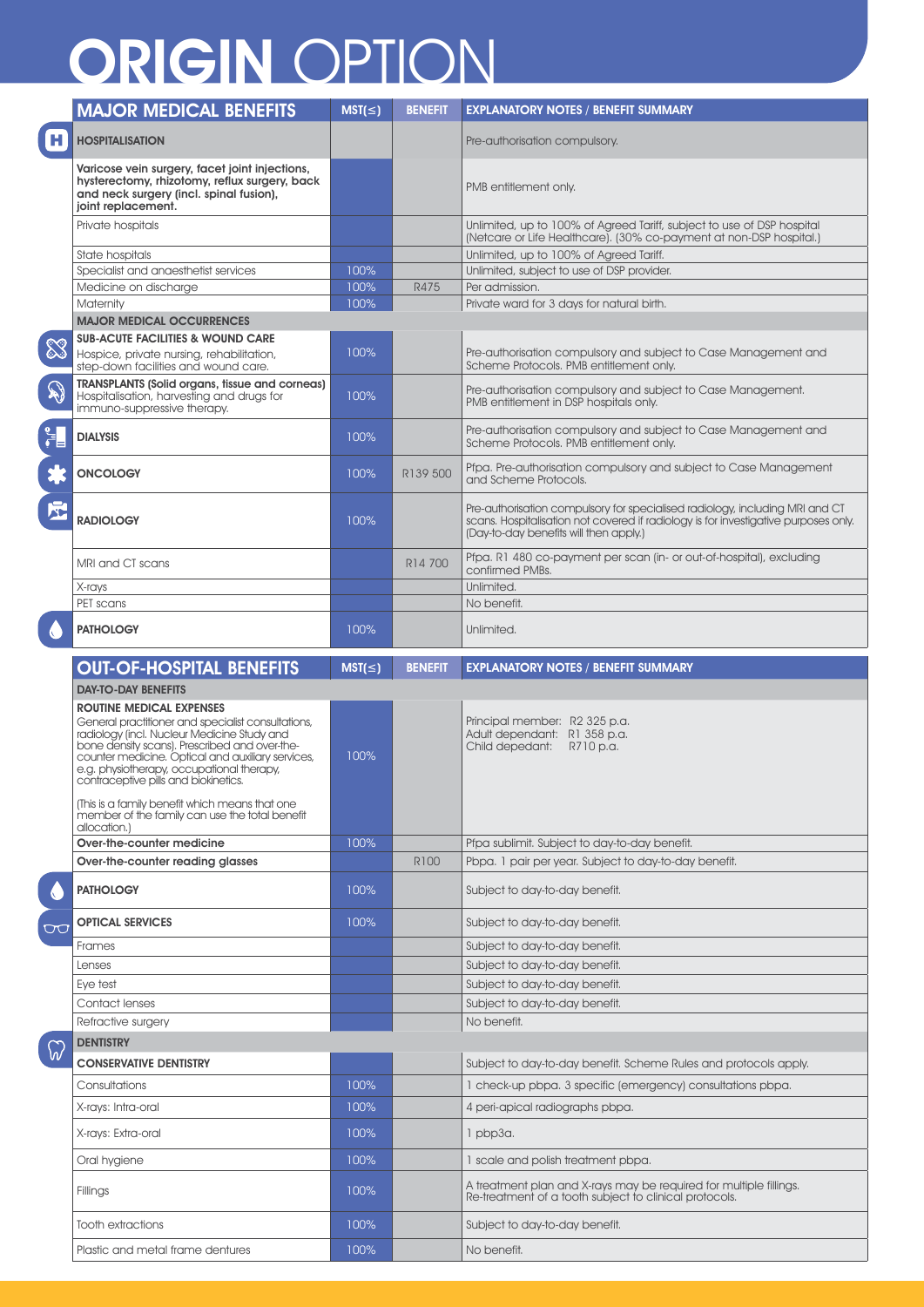|                                 | <b>DENTISTRY</b>                                                                                   |             |                |                                                                                                                                                                                                                                  |  |  |
|---------------------------------|----------------------------------------------------------------------------------------------------|-------------|----------------|----------------------------------------------------------------------------------------------------------------------------------------------------------------------------------------------------------------------------------|--|--|
|                                 | <b>SPECIALISED DENTISTRY</b>                                                                       |             |                | No benefit.                                                                                                                                                                                                                      |  |  |
|                                 | Maxillo-facial and oral surgery                                                                    |             |                |                                                                                                                                                                                                                                  |  |  |
|                                 | Surgery in dental chair                                                                            |             |                | No benefit.                                                                                                                                                                                                                      |  |  |
|                                 | Surgery in-hospital (general anesthesia)                                                           |             |                | No benefit.                                                                                                                                                                                                                      |  |  |
|                                 | <b>Hospitalisation and anesthetics</b>                                                             |             |                |                                                                                                                                                                                                                                  |  |  |
|                                 | Hospitalisation (general anesthesia)                                                               |             |                | No benefit.                                                                                                                                                                                                                      |  |  |
|                                 | Laughing gas in dental rooms                                                                       |             |                | No benefit.                                                                                                                                                                                                                      |  |  |
|                                 | IV conscious sedation in dental rooms                                                              |             |                | No benefit.                                                                                                                                                                                                                      |  |  |
|                                 | <b>CHRONIC BENEFITS</b>                                                                            | $MST(\leq)$ | <b>BENEFIT</b> | <b>EXPLANATORY NOTES / BENEFIT SUMMARY</b>                                                                                                                                                                                       |  |  |
|                                 | <b>CHRONIC MEDICATION</b>                                                                          |             |                |                                                                                                                                                                                                                                  |  |  |
|                                 | Category <b>A</b> (CDL)                                                                            | 100%        |                | Unlimited - subject to reference pricing and protocols.<br>Registration on Chronic Disease Programme compulsory.<br>(30% co-payment applicable when using a non-DSP pharmacy.)                                                   |  |  |
|                                 | Category <b>B</b> (other)                                                                          |             |                | No benefit.                                                                                                                                                                                                                      |  |  |
|                                 |                                                                                                    |             |                |                                                                                                                                                                                                                                  |  |  |
|                                 | <b>SUPPLEMENTARY BENEFITS</b>                                                                      | $MST(\leq)$ | <b>BENEFIT</b> | <b>EXPLANATORY NOTES / BENEFIT SUMMARY</b>                                                                                                                                                                                       |  |  |
| ≪                               | <b>PSYCHIATRIC TREATMENT</b>                                                                       | 100%        | R17 700        | Pfpa. Pre-authorisation compulsory and subject to Case Management.<br>In-hospital benefit only. Out-of-hospital: PMB entitlement.                                                                                                |  |  |
| $\bullet$                       | <b>BLOOD TRANSFUSION</b>                                                                           | 100%        |                | Unlimited. Pre-authorisation compulsory.                                                                                                                                                                                         |  |  |
|                                 | <b>PROSTHETICS / PROSTHESIS</b><br>(Internal, external, fixation devices and<br>implanted devices) | 100%        |                | Subject to pre-authorisation and Scheme Protocols. PMB entitlement only.                                                                                                                                                         |  |  |
| $\boldsymbol{\hat{\mathsf{X}}}$ | <b>HIV/AIDS</b>                                                                                    | 100%        |                | Unlimited. Chronic Disease Programme applicable.                                                                                                                                                                                 |  |  |
| $\frac{\overline{O}}{\circ}$    | <b>AMBULANCE SERVICES</b>                                                                          | 100%        |                | DSP - NETCARE 911. Unlimited, subject to use of DSP and protocols.<br>(40% co-payment at non-DSP service provider.)                                                                                                              |  |  |
| $\frac{1}{67}$                  | <b>MEDICAL APPLIANCES</b>                                                                          |             |                |                                                                                                                                                                                                                                  |  |  |
|                                 | Wheelchairs, orthopaedic appliances and<br>incontinence equipment<br>(incl.contraceptive devices). | 100%        | R6 550         | Pfpa. Combined in- and out-of-hospital benefit, subject to quantities and<br>protocols. No pre-authorisation required.                                                                                                           |  |  |
|                                 | Hearing aids and maintenance                                                                       | 100%        |                | No benefit.                                                                                                                                                                                                                      |  |  |
|                                 | Oxygen/nebulizer/glucometer                                                                        |             |                | Pre-authorisation compulsory and subject to protocols.                                                                                                                                                                           |  |  |
| <u>2</u>                        | <b>ENDOSCOPIC PROCEDURES (SCOPES)</b>                                                              | 100%        |                |                                                                                                                                                                                                                                  |  |  |
|                                 | Colonoscopy and/or gastroscopy                                                                     |             |                | Pre-authorisation compulsory. No co-payment if done in DSP hospital,<br>out-of-hospital and in the case of PMB conditions.                                                                                                       |  |  |
|                                 | All other endoscopic procedures                                                                    |             |                | Sigmoidoscopy and cystoscopy; R2 100 co-payment per scope<br>(in-hospital). Hysteroscopy; R2 950 co-payment per scope (in-hospital).<br>Arthroscopy and laparoscopy (diagnostic): R3 700 co-payment per scope<br>$(in-hospital)$ |  |  |

| <b>MONTHLY CONTRIBUTION</b> |                        |                         |                        |                        |  |
|-----------------------------|------------------------|-------------------------|------------------------|------------------------|--|
| 目                           |                        | <b>Principal Member</b> | <b>Adult Dependant</b> | <b>Child Dependant</b> |  |
|                             | Monthly contribution . | R1 600                  | R1 140                 | R520                   |  |